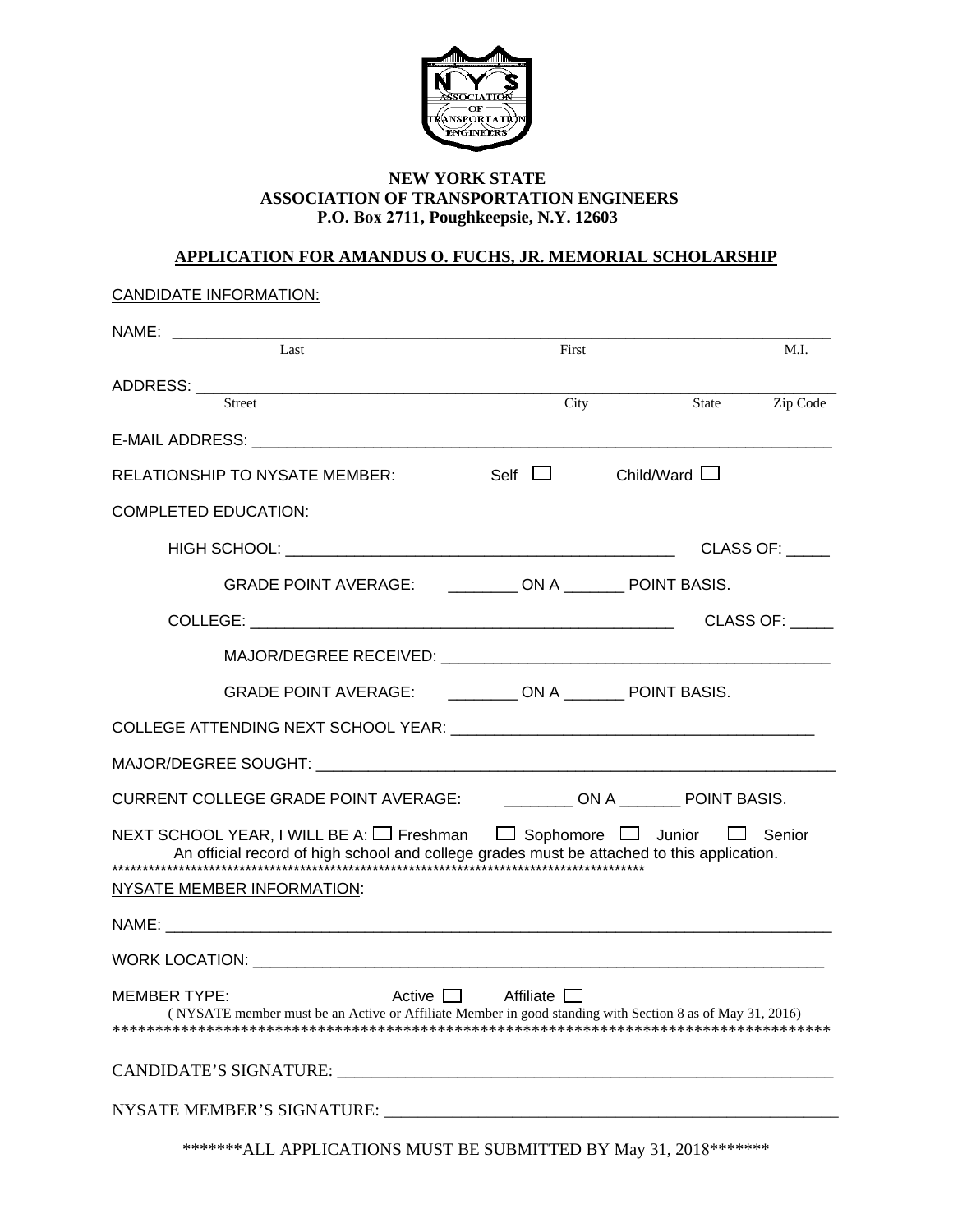## **CANDIDATE INFORMATION:**

COMMUNITY SERVICE: List your most important community service activities, and briefly describe your involvement in each activity. Please limit your list to a maximum of five activities.